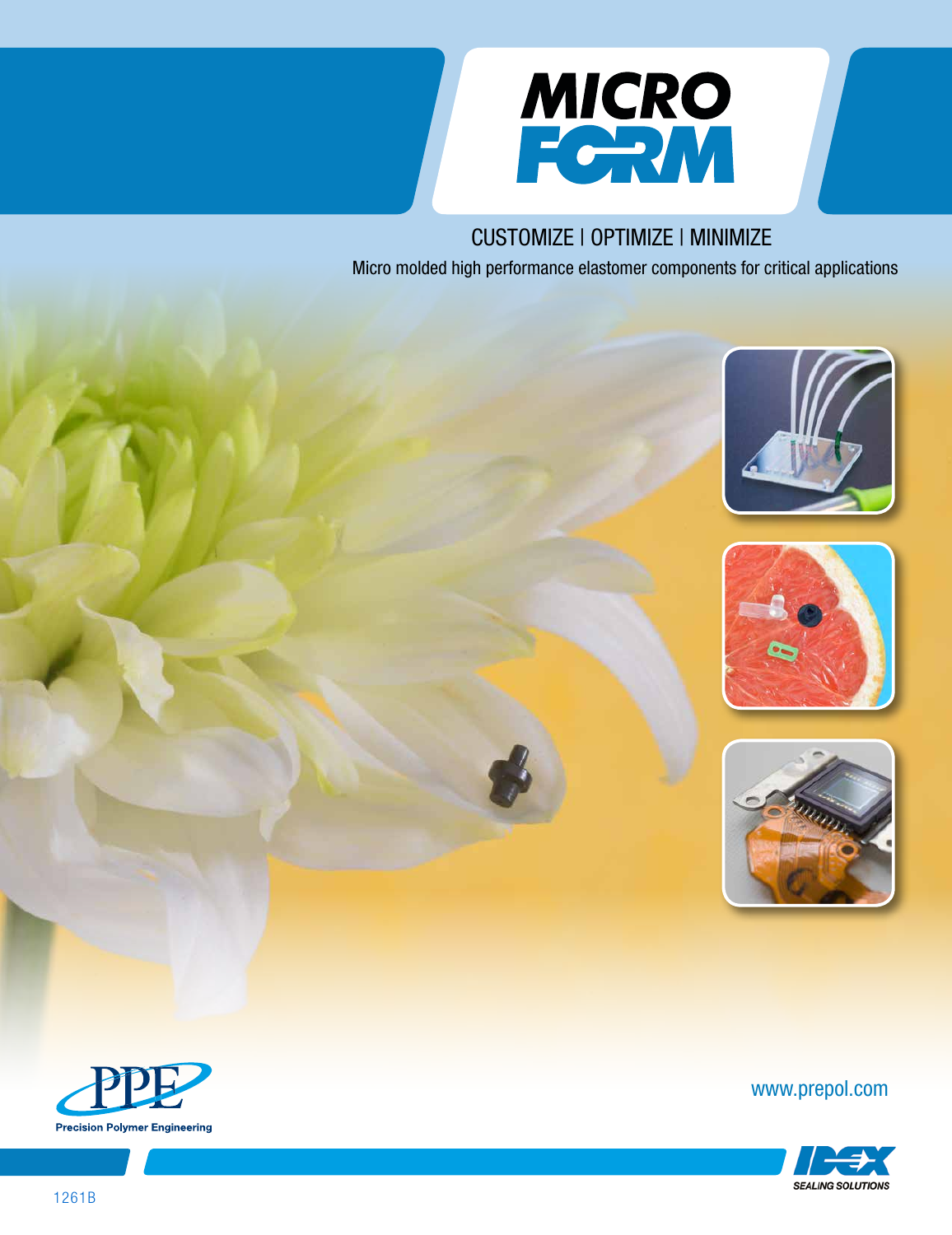# MicroForm<sup>®</sup> from PPE

# Customize | Optimize | Minimize

Engineered and customized elastomer solutions for your micro component needs; designed and developed to fully optimize your equipment or application.

### Miniaturization

The world is becoming highly interconnected and small at the same time. Portability, analytical performance, agility, cost, automation and environmental sustainability are all driving companies towards miniaturization.

Molding micro components in high performance materials is challenging, from conceptualizing the flow of the polymer into the mold to manufacturing because the fluid mechanics are dramatically different at the micro scale.



PPE has carried out extensive research in the flow characteristics of elastomers and are at the forefront of a market leading Technology.

MicroForm® components provide the highest degree of precision and endurance, molded from high performance elastomers for the most critical applications, including aggressive media.

Material: 200+ compounds including FFKMs and FKMs

| <b>Cross Section</b> |                  |                  |                  |
|----------------------|------------------|------------------|------------------|
| Inside Diameter (mm) | $0.40 - 1.00$ mm | $1.01 - 1.50$ mm | $1.51 - 1.78$ mm |
| $0.40 - 1.0$ mm      |                  |                  |                  |
| $1.01 - 2.5$ mm      |                  |                  |                  |
| 2.51-5.0mm           |                  |                  | Request quote    |
| $5.01 - 13$ mm       |                  |                  | Request quote    |

Shapes\*: Gaskets Ferrules Duckbills Vaccum Cups End Effector pads O-Rings

Tolerance\*: Tighter tolerance to ISO3302-1 Class M2 standards

Additional Capability: Insert Molding/Over Molding Bonding to a variety of substrates

\* Above dimensions and shapes are to illustrate only some of our capabilities. All you have to do is just ask - contact us with your requirements



MicroForm® fully automated manufacturing cell (ISO Class 6 environment)

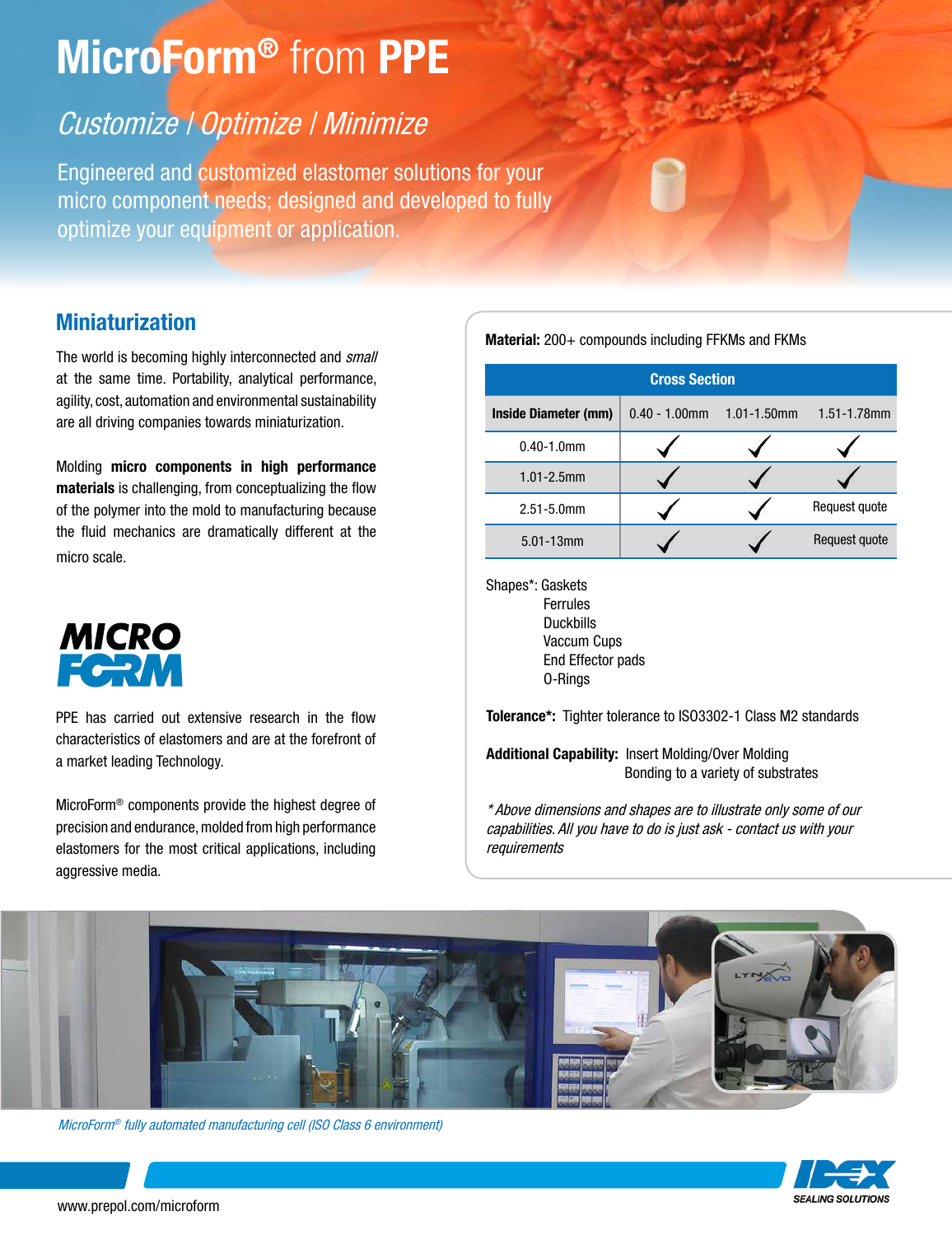# Why choose MicroForm® over alternatives?

| MICROFORM <sup>®</sup> capability                                                                   | <b>Benefits to you</b>                                                                                                                                                                    | <b>Comparison to alternative</b>                                                                                                                |
|-----------------------------------------------------------------------------------------------------|-------------------------------------------------------------------------------------------------------------------------------------------------------------------------------------------|-------------------------------------------------------------------------------------------------------------------------------------------------|
| A wide range of high performance<br>elastomer materials such as FKMs and<br><b>FFKMs</b>            | High temperature performance from $-76^{\circ}$ C to 325 $^{\circ}$ C.<br>Broad chemical resistance including solvents, steam<br>and amines.<br>FDA and USP Class VI certified materials. | General performance materials are not suitable to<br>handle high temperature or aggressive media, which<br>can lead to failures of the product. |
| <b>ISO Class 6 cleanroom environment</b><br>Fully automated robotic handling &<br>camera inspection | Clean, contamination-free components manufactured<br>to tight tolerances (exceeding ISO3302-1 Class M2<br>standards).                                                                     | Conventional molding techniques do not lend<br>themselves to manufacturing high precision micro<br>components.                                  |
| Flow prediction simulation software                                                                 | Faster development and time to market.                                                                                                                                                    | Cost and time increase with every iteration without flow<br>simulation.                                                                         |

## How do we do it?

Mold flow simulation analysis Robotically manufactured Vision system for in-line





# optical parts inspection



# Customized micro components

#### Semicon end effector pads

| Height:   | 2.5 <sub>mm</sub>         |
|-----------|---------------------------|
| Diameter: | 5.33mm                    |
| Rim wall: | 0.5 <sub>mm</sub>         |
| Weight:   | 0.06 <sub>g</sub>         |
| Material: | Perlast <sup>®</sup> FFKM |
|           |                           |

#### Ferrule

| Length:   | 3mm                       |
|-----------|---------------------------|
| Diameter: | 2.3 <sub>mm</sub>         |
| Wall:     | $0.97$ mm                 |
| Weight:   | 0.02 <sub>g</sub>         |
| Material: | Perlast <sup>®</sup> FFKM |
|           |                           |





| <b>Duckbills</b> |                           |
|------------------|---------------------------|
| Height:          | 5.08mm                    |
| Diameter:        | 5.08mm (OD) 1.67(ID)      |
| Rim wall:        | $1.72$ mm                 |
| Weight:          | 0.08 <sub>g</sub>         |
| Material:        | Perlast <sup>®</sup> FFKM |

#### Vacuum cups

| $1.93$ mm                 |
|---------------------------|
| 7mm                       |
| 5.99mm                    |
| 0.26g                     |
| Perlast <sup>®</sup> FFKM |
|                           |





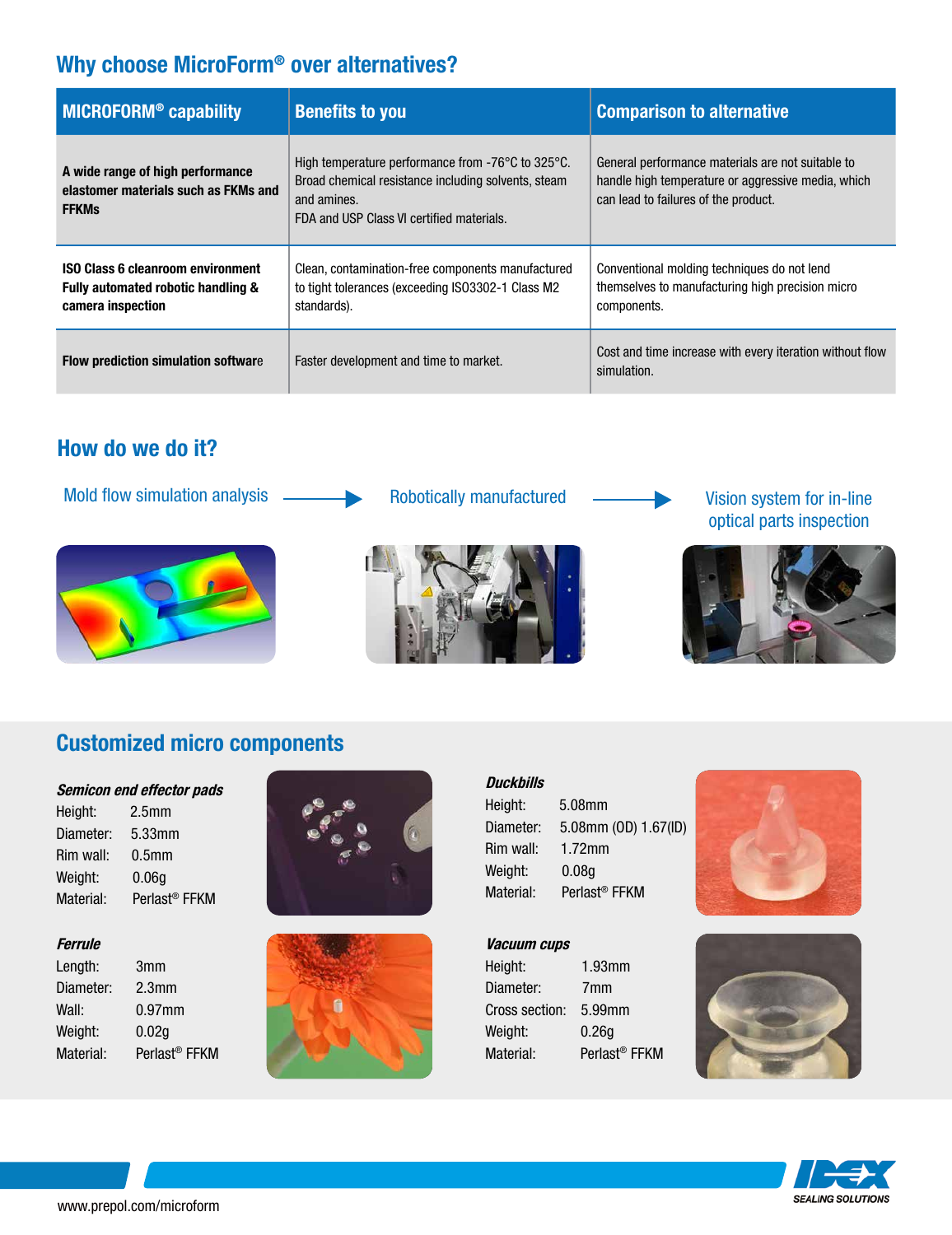# Typical applications

MicroForm® excels in enabling mission-critical, aggressive and precision applications

| <b>Application</b>                                          | <b>Market</b>                        | <b>Products</b>                                                                                                                               |  |
|-------------------------------------------------------------|--------------------------------------|-----------------------------------------------------------------------------------------------------------------------------------------------|--|
| <b>Microfluidic Flow</b><br><b>Control &amp; Dispensing</b> | $\bullet$ Life science<br>• Medical  | LOC connectors, micro pumps, mini valves,<br>micro reactors, miniaturized diagnostic<br>equipment, pipettes, probes and precision<br>syringe. |  |
| <b>Analytics</b>                                            | $\bullet$ I ife science<br>• Medical | Mass spectrometer, Chromatogram,<br>Gene Synthesisers.                                                                                        |  |
| <b>Measurement</b><br>• Industrial<br>Instrumentation       |                                      | Pressure/temperature/monitoring sensors, Mass<br>flow meters & controllers, Pressure meters.                                                  |  |
| <b>Wafer Handling</b>                                       | • Semiconductor                      | Process Tools.                                                                                                                                |  |







## High performance materials

| <b>Material type</b>     | <b>Temperature</b><br>range                            | <b>Hardness (IRHD)</b> | <b>Colors</b>                          | <b>Certification</b> |
|--------------------------|--------------------------------------------------------|------------------------|----------------------------------------|----------------------|
| <b>FFKM</b>              | $-46$ to $+327$ °C<br>$-51$ to $+621$ °F               | $64 - 90$              | Black, brown,<br>translucent           | FDA, USP, 3-A        |
| <b>FKM</b>               | $-46$ to $+250^{\circ}$ C<br>$-51$ to $+482$ °F        | $58 - 95$              | <b>Black</b>                           | FDA, USP, WRAS, 3-A  |
| <b>EPDM</b>              | $-60$ to $+288^{\circ}$ C<br>$-76$ to $+550$ °F        | $53 - 87$              | Black, white, blue                     | FDA, USP, 3-A        |
| <b>NBR</b>               | $-60$ to $+135^{\circ}$ C<br>$-76$ to $+275^{\circ}$ F | $57 - 90$              | Black, white, blue                     | FDA, 3-A             |
| <b>HNBR</b>              | $-40$ to $+180^{\circ}$ C<br>$-40$ to $+356$ °F        | $70 - 92$              | <b>Black</b>                           | FDA, 3-A             |
| <b>Moldable Silicone</b> | $-60$ to $+250^{\circ}$ C<br>$-76$ to $+482^{\circ}$ F | $40 - 80$              | White, blue, red, grey,<br>translucent | FDA, USP, 3-A        |

PPE offers an extensive range of elastomer materials that provide unique performance characteristics, compliance to food/pharma industry standards, as well as ultra-high purity grades for semiconductor process equipment. Micro components are available in PPE's leading material brands:

# **PERLAS**

The ultimate perfluoroelastomers for sealing applications where chemical resistance and high temperature performance are critical.



Exceptional perfluoroelastomers for extreme low temperature sealing applications.

# KIMURA

A unique range of fully organic elastomers for semiconductor sealing applications which demand extreme plasma and abrasion resistance.

#### For further details on our complete range of high performance materials please visit: www.prepol.com

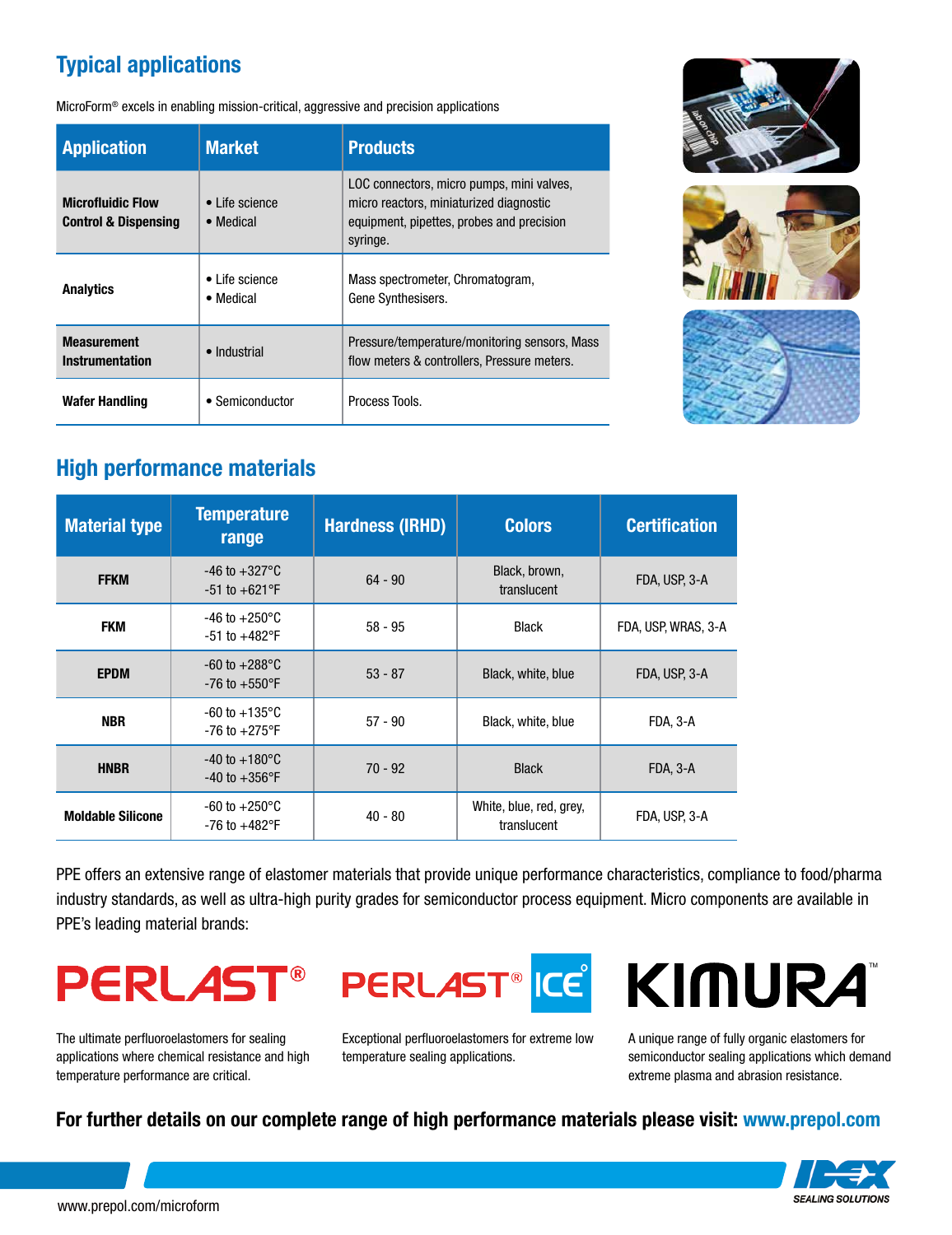## **Testimonials**

#### MicroForm® - Where reliability & precision matter most

"MicroForm® duckbill valves made from Perlast® FFKM are clean, consistent & reliable. The valves have passed 2 million cycles, and I'm confident they will pass another 1 million."

#### Quality & Sustaining Engineer Manager

Manufacturer of solenoid valves & precision pumps for high purity fluids

#### MicroForm® - For meeting tight tolerances

"The visual quality of Microform part looks superior with tighter tolerances. The lip radius of the Microform parts is significantly smaller and visually looking a lot sharper. This will allow the lip to be readily energised and provide better sealing performance"

#### Engineer

Semiconductor process equipment manufacturer

#### MicroForm® - For high pressure, aggressive applications

"MicroForm® seals made from Perlast® FFKM create an inert and biocompatible seal between the NanoPort and the chip surface. Perlast® ferrules create a seal between the tubing and the chip, withstanding inline system pressures up to 1,500 psi (103 bar). MicroForm® parts serve as a key component of our NanoPort Connections technology."

#### Marketing Manager

An industry leader in fluid-transfer components for 'Lab-on-a-Chip' applications

#### How to start working with PPE

- 1. Contact your local PPE sales office or manufacturer's representative (see back cover for contact details).
- 2. Define the scope of work, supply drawings and confirm your requirements.
- 3. A technical proposal and/or quotation provided by our team of engineers.
- 4. Project commences.

#### MicroForm® - CUSTOMIZE | OPTIMIZE | MINIMIZE



MicroForm® molded duckbill part offers superior quality and contamination free.



Conventional compression molded duckbill part showing damage and contamination.



Vacuum cup



Microfluidic Connectors